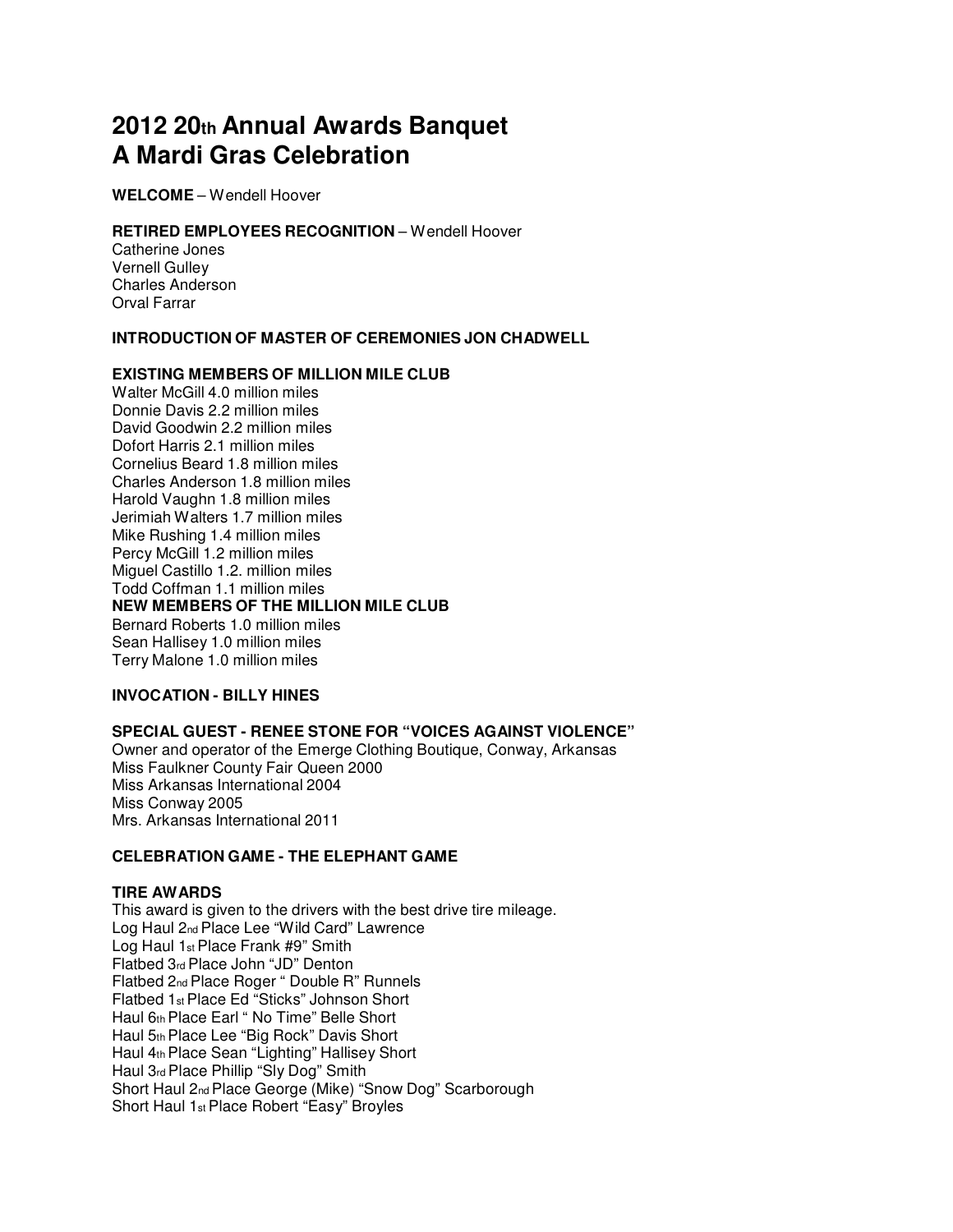# **SERVICE RECOGNITION**

This award is given once to recognize when an employee has had no chargeable accidents for a period of one year. Recipients receive a Hines Trucking belt buckle. Robert Owens Tommy Holt Jonie "Big Cool" Freeman Cyril "Cereal" Williams Tommy Ward Jason McWhorter Terry "Duece" McIntosh Ralph Bilberry Ronny "Big Ron" Smith William "Bama" Moellenbrink Terry "Road Runner" Marshall Johnny "Dog Catcher" Clary Franklin "9" **Smith** Delbert "Arkansas Bootlegger" Storar Leroy (Keith) "Big Red" Buckles Phillip "Sly Dog" Smith Carlos "C Lo" Martinez John "JD" Denton Joseph Morrow

# **YEARS OF SERVICE AWARDS**

Hines Trucking values and appreciates our employees and would like to honor the following employees for their years of service: 3 years Danny Stewart 3 years William "Cloud Kicker" Glass 3 years Kenneth " Mule Rider" Sepulvado 3 years Earl "No Time" Belle 3 years Max "Lo Pro" Fuqua 3 years Sandra Melton 3 years Michael Wincher 3 years Lee "Wild Card" Lawrence 3 years DeClark "E Z Money" Horn 3 years Charles "Country" Jones 3 years Tim Dillard 3 years Carlos "C-Lo" Martinez 3 years Valentin Bautista 3 years Phillip "Sly Dog" Smith 3 years Leroy (Keith) "Big Red" Buckles 3 years Delbert "Arkansas Bootlegger" Storar 3 years Terry "Boo Boo" Smith 4 years Charles "Wolf" Dickinson 4 years Doyle "Heavy D" Thomas 4 years Gerhard "Gee Whiz" Wunderlich 4 years Micah "Dragonfly" Neal 4 years David "Deputy Dog" Freeman 4 years Lee "Big Rock" Davis 4 years Mark "MJ" Johnson 4 years Lyle "Duece" Peters 4 years John "JD" Denton 4 years Daion Loe 4 years George (Mike) "Snowdog" Scarborough 4 years Sherry "Short Run" Burke 4 years Ed "Sticks" Johnson 4 years Donald "Monster" Mothershed 5 years Willis "Chief" Wesley 5 years Stephanie Tippitt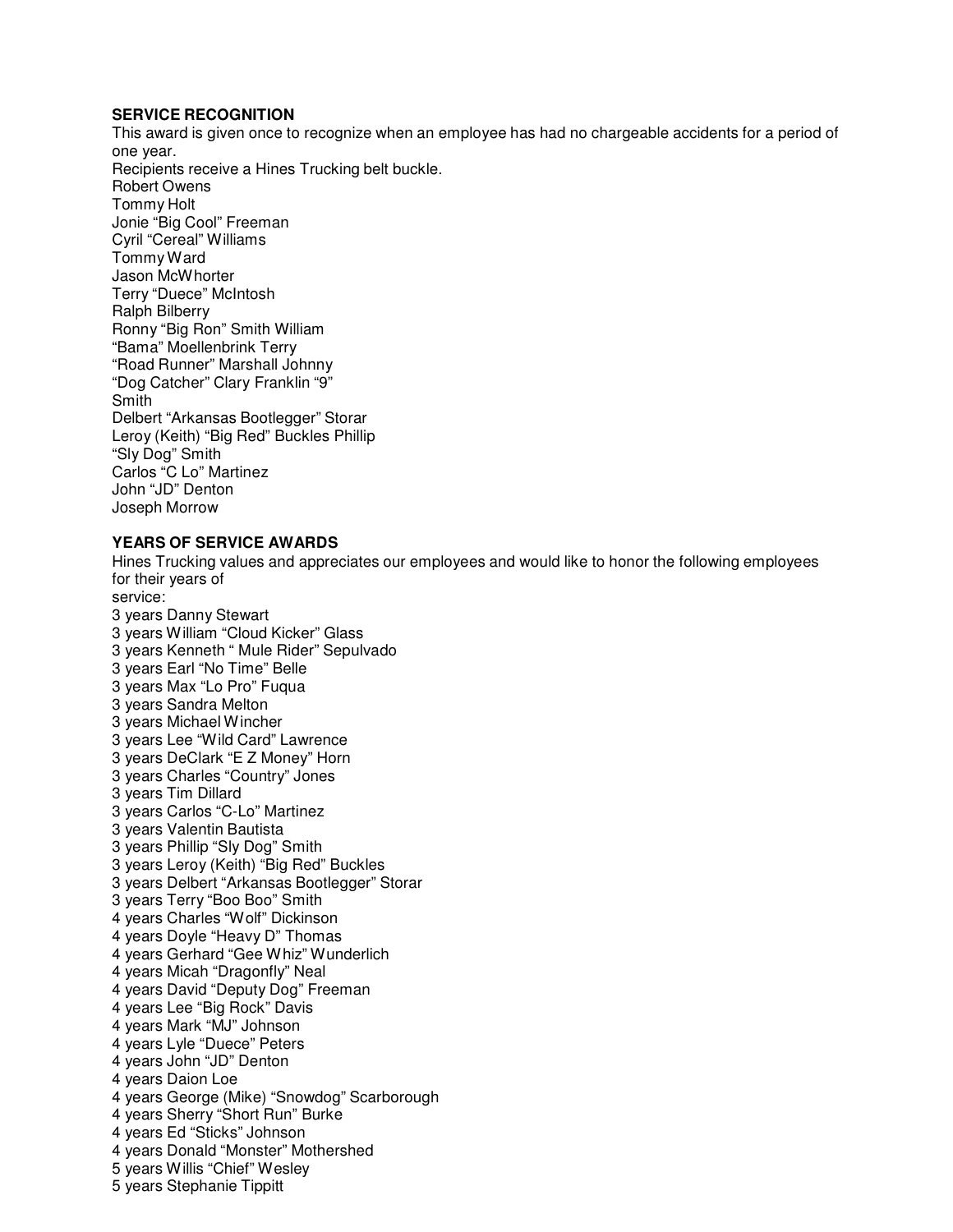5 years Thaddeus "Phaddel" Smith 5 years James "Sparky" Popphan 5 years Steven Brzeski 5 years Ronald "River Rat" Hoffman 5 years Katie Magness 5 years Braden Bradley 5 years Pascual Gonzalez 5 years Delbert "Tiny" Smith 5 years Mary "Small Package" Hatcher 5 years Jimmy "Big Jim" Johnson 5 years Tim "Spiderman" King 6 years Lindy "Timekeeper" Lesperance 6 years Robert "Butter Bean" Broyles 6 years Gary Gleason 6 years Dennis (Chad) "Red Bone" Hawthorne 6 years Wayne "Wino" Smith 6 years Ernesto DeLaRosa 6 years Derrill "Woodchuck" Williamson 6 years Bobby Purifoy 6 years Darlene Wiley 6 years Larry Gullett 6 years Ray "Cochise" James 7 years Lisa McClure 7 years Terry "Dobber" Malone 7 years Paula Glass 7 years Kathy Tyra 7 years Bobby "JoJo" Johnson 7 years Keith "Junior" Dillard 8 years Laura Bradley 8 years Steve Brzeski 8 years Wendell Hoover 9 years David (Scott) "Longhorn" McMurry 9 years James "Blue Eagle" Grant 9 years Charles "Winston" Welch 9 years Richard "Butt Ugly" Eason 9 years Sean "Lighting" Hallisey 10 years Katye Halliday 10 years Kiley Hines 10 years Miguel "Bad Medicine" Castillo 10 years Bruce Olney 10 years Larry "Peacemaker" Peace 11 years Robert "RJ" Baker, Jr. 11 years Bernard "Jackhammer" Roberts 11 years Courtney Mixon 11 years Rickey "Captain" Dillard 12 years Percy "Big P" McGill 13 years Perry "Big Kahuna" Van 13 years Larry (Todd) "Rowhoe" Coffman 14 years Mike "Screwball" Rushing 14 years Jesse Mergel 17 years Frederick "Double D" Henry 17 years Harold "Cowboy" Vaughn 17 years Ginger Clover 18 years Jerimiah "Jazz Man" Walters 19 years Jerry Knight 19 years Cornelius "Heavy J" Beard 19 years Donnie "Charger" Davis 19 years Wayne Morrow 20 years Dofort "D-Train" Harris 22 years David "Rat" Goodwin 32 years David "Low Rider" Jackson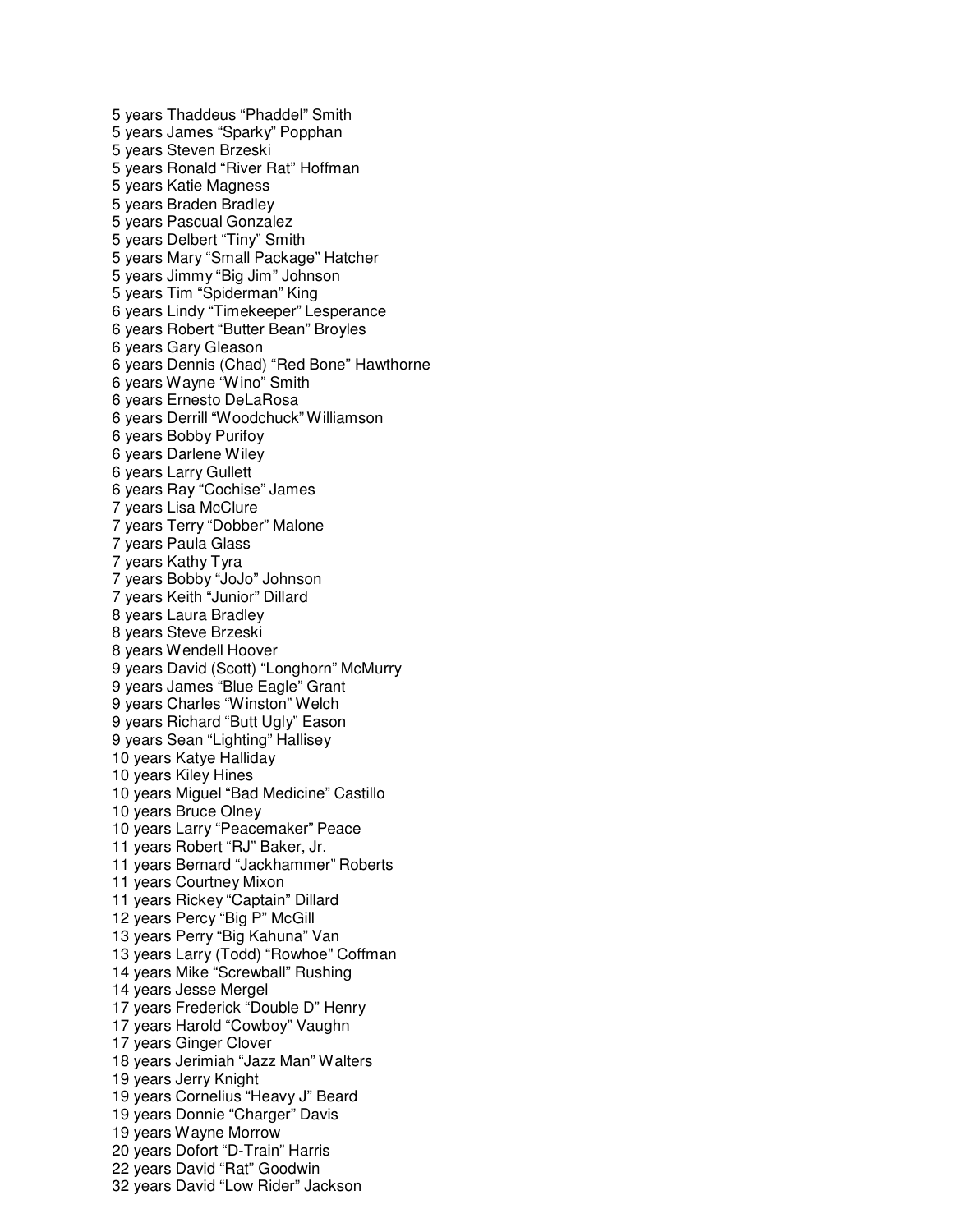33 years Walter "Big Mac" McGill

## **CUSTODIAN RECOGNITION**

Valentin Bautista

# **2011 SHOP EMPLOYEE OF THE YEAR**

Most Improved Pascual Gonzalez 1st Runner-Up Steven Brzeski Employee of the Year Ernesto DeLeRosa

# **TOP REVENUE**

This award is to recognize the top three drivers for the most revenue produced in the Flatbed Division for 2011:

3rd place Kenneth "Run About" Hinman 2nd place Derrill "Woodchuck" Williamson 1st place Terry "Duece" McIntosh

# **TOP LOADS**

This award is to recognize the top drivers for the most loads hauled in the year 2011. Short Haul Division 3rd place Emmanuel "Bad Hand" Moore Short Haul Division 2nd place Larry "Peacemaker" Short Haul Division 1st place Mark "MJ" Johnson Log Haul Division 2nd place Zed Smith Log Haul Division 1st place Lee "Wild Card" Lawrence Pine Bluff Division 1st place Doyle "Heavy D" Thomas

# **MOST MILES**

This award is given for the most miles driven in 2011. Flatbed Division 3rd place Derrill "Woodchuck" Williamson Flatbed Division 2nd place Kenneth "Run About" Hinman Flatbed Division 1st place Terry "Duece" McIntosh Short Haul Division 3rd place Harold "Cowboy" Vaughn Short Haul Division 2nd place Sean "Lighting" Hallisey Short Haul Division 1st place Miguel "Bad Medicine" Castillo Log Haul Division 2nd place Lee "Wild Card" Lawrence Log Haul Division 1st place Zed Smith

## **BEST M.P.G.**

These awards are based on top individual miles per gallon for 2011. Log Haul Division 2nd place Lee "Wild Card" Lawrence Log Haul Division 1st place Frank "#9" Smith Flatbed Division 3rd place Derrill "Woodchuck" Williamson Flatbed Division 2nd place Leroy (Keith) "Big Red" Buckles Flatbed Division 1st place Terry "Duece" McIntosh Short Haul 3rd place Robert "Butter Bean" Broyles Short Haul 2nd place Bernard "Jackhammer" Roberts Short Haul 1st place Perry "Big Kahuna" Van

## **ACCIDENT FREE MILES**

This certificate is given for every 250,000 miles of accident free driving. Kevin "Tobasco" Smith 250,000 miles Eddie " Slick" Sanders 250,000 miles Mashito "C-Murder" Nute 250,000 miles

Keith "Junior" Dillard 250,000 miles Perry "Big Kahuna" Van 250,000 miles Phillip "Sly Dog" Smith 250,000 miles Terry "Boo Boo" Smith 250,000 miles Tom "Hog Man" Elliott 250,000 miles Mary "Small Package" Hatcher 250,000 miles John "JD" Denton 250,000 miles Donald "Monster" Mothershed 250,000 miles